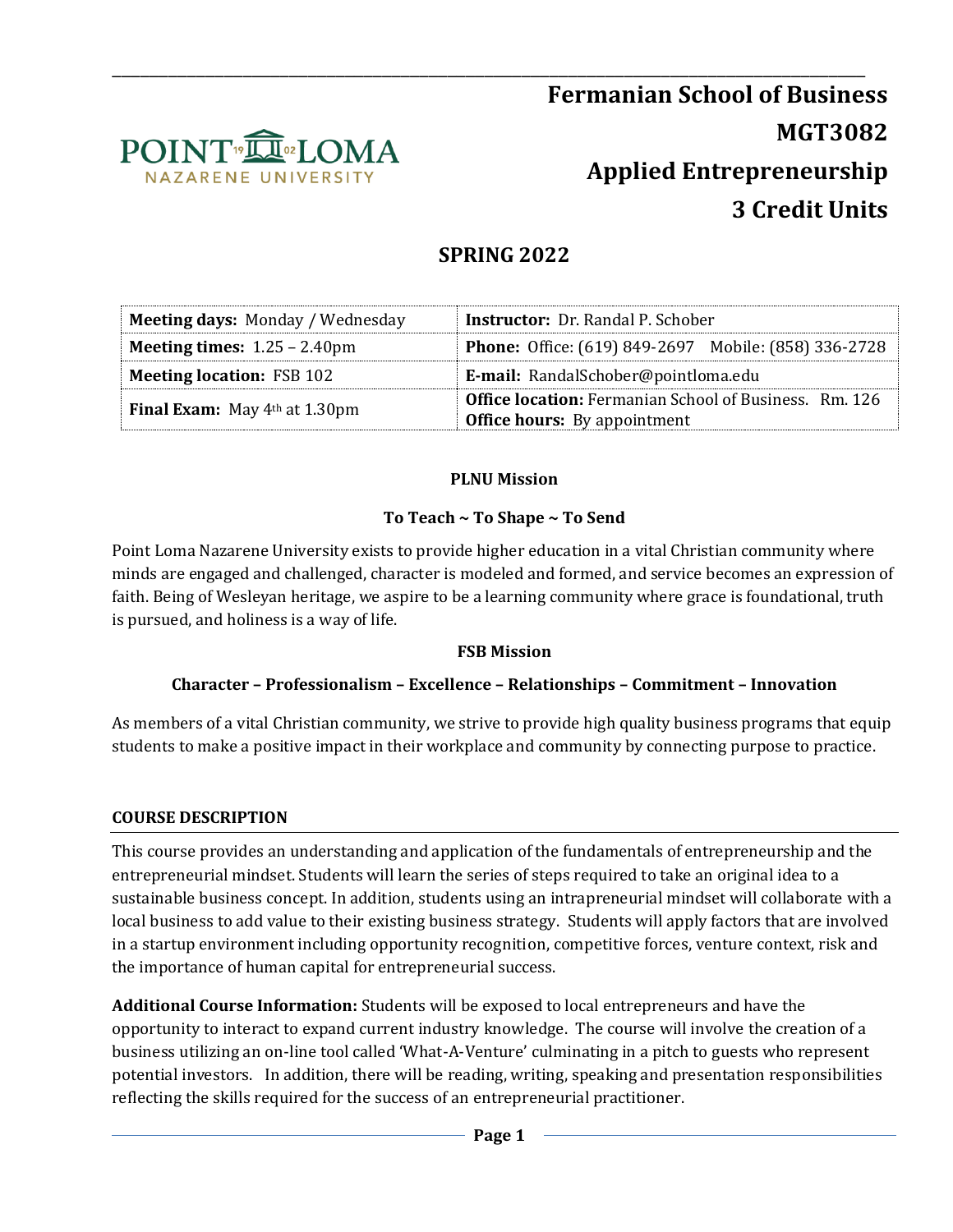The Student Learning Outcomes for the course involve the three areas of knowledge, skills and values. Therefore, at the conclusion of the course the learning outcomes that will be achieved include:

- 1. Exhibit proficiency in the key terminology, models and methods relevant to entrepreneurship (PLO 1, E1, F1 & F3).
- 2. Design an original business concept and assess its viability (PLO 2, F2 & F3).
- 3. Evaluate an existing business and create a value proposition (PLO 2, F1 & F2).
- 4. Analyze a startup pitch based on entrepreneurship knowledge and concepts (PLO F3).
- 5. Demonstrate effective business communication when presenting entrepreneurial ventures (PLO 3).
- 6. Collaborate effectively in teams to design a business model (PLO 5).

**Special Note:** MGT3082 will involve both a theoretical component and practical application in entrepreneurship. Each student will participate in a practical project of creating a business utilizing the online tool; What-A-Venture.

### **COURSE CREDIT HOUR INFORMATION**

In the interest of providing sufficient time to accomplish the stated Course Learning Outcomes, this class meets the PLNU credit hour policy for a 3-unit class delivered over 14 weeks. Specific details about how the class meets the credit hour requirement can be provided upon request.

### **REQUIRED TEXTS AND RECOMMENDED STUDY RESOURCES**

**On-line Tool (Required):** Each student will be required to pay \$50 for the use of [www.whataventure.com](http://www.whataventure.com/) tool which will be used to manage the Business Model Project and provide key content.

### **Details to sign up will be given in class.**

### **Additional Materials (Required):** Will be provided on CANVAS

- The Lean Start Up: Eric Ries
- The E-Myth: Michael E. Gerber
- Good to Great: Iim Collins
- Business Model Generation: Alexander Osterwalder & Yves Pigneur

### **COURSE SCHEDULE AND ASSIGNMENTS**

| <b>DATE</b>                            | <b>Class Content / Topics</b>                                                                                                                                                | Assignments /<br><b>Discussions</b> | <b>WhatAVenture</b> |
|----------------------------------------|------------------------------------------------------------------------------------------------------------------------------------------------------------------------------|-------------------------------------|---------------------|
| WEEK <sub>1</sub><br>Jan <sub>10</sub> | Tuesday<br>Welcome/Overview/Syllabus Review<br>$\bullet$<br>Video Introduction Review<br>\$5 Challenge Assigned<br>Wednesday:<br>Creativity & Innovation Part 1<br>$\bullet$ | Video Introduction<br>\$5 Challenge | Sign Up             |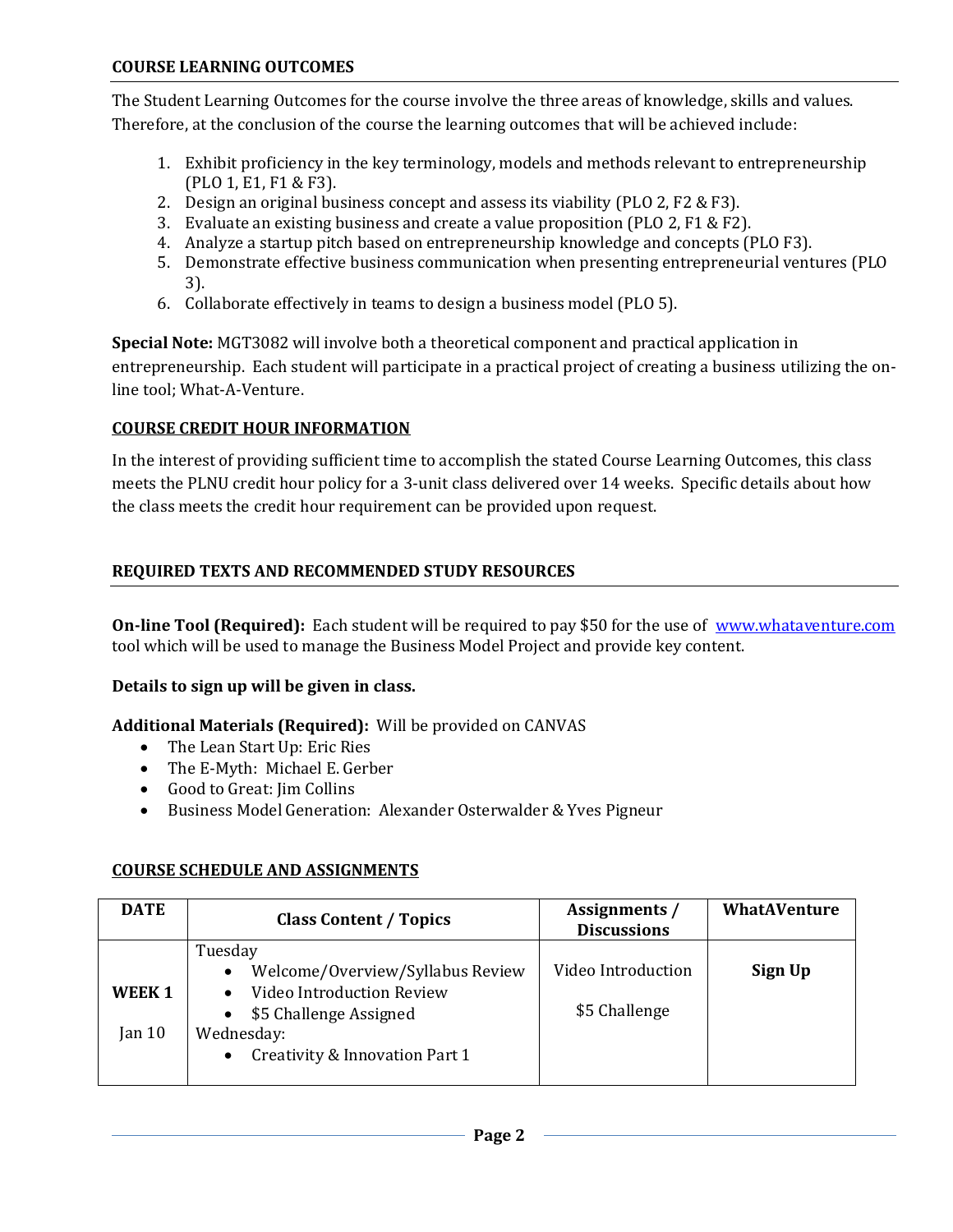| <b>WEEK2</b>      | Wednesday:                                                                   |                               |          |
|-------------------|------------------------------------------------------------------------------|-------------------------------|----------|
|                   | <b>Creativity &amp; Innovation Part 2</b>                                    | E-Myth                        |          |
| Jan 17            | <b>E-myth Questions</b>                                                      | Discussion                    |          |
|                   | Monday:                                                                      |                               |          |
| WEEK <sub>3</sub> | <b>Ideation Part 1</b>                                                       | <b>Business Ideas</b>         |          |
|                   | Wednesday:                                                                   | Submission                    |          |
| Jan $24$          | <b>Ideation Part 2</b>                                                       |                               |          |
|                   |                                                                              |                               |          |
|                   | Monday:                                                                      |                               |          |
| WEEK4             | 1 Min Elevator Pitch                                                         | \$5 Challenge                 |          |
|                   | <b>WAV Group Work</b>                                                        | Presentations                 |          |
| Jan $31$          | Wednesday:<br>\$5 Challenge Presentations                                    |                               |          |
|                   |                                                                              |                               |          |
|                   | Monday:                                                                      |                               |          |
| WEEK <sub>5</sub> | Step #1: Customer Exploration                                                | StartUp                       | Step 1   |
|                   | Wednesday:                                                                   | Presentation &                |          |
| Feb 7             | Step #1 WAV (Group Work)<br>$\bullet$                                        | Review (1)                    |          |
|                   | Start-up Presentation (Group #1)                                             |                               |          |
|                   | <b>Start-up Presentation Peer Review</b>                                     |                               |          |
|                   | Monday:                                                                      |                               |          |
|                   | Step 1b: Problem Validation                                                  | StartUp                       | Step #1b |
| WEEK 6            |                                                                              | Presentation &                |          |
|                   | Wednesday:                                                                   | Review (2)                    |          |
| Feb 14            | Step 1b: WAV (Group Work)                                                    |                               |          |
|                   | Start-up Presentation (Group #2)<br><b>Start-up Presentation Peer Review</b> |                               |          |
|                   |                                                                              |                               |          |
|                   | Monday:                                                                      |                               |          |
|                   | Step #2: The Solution                                                        | Good to Great                 | Step #2  |
|                   |                                                                              | Discussion                    |          |
| WEEK <sub>7</sub> | Wednesday:                                                                   |                               |          |
| Feb 21            | Step #2 WAV (Group Work)<br>Start-up Presentation (Group #3)                 | StartUp<br>Presentations &    |          |
|                   | <b>Start-up Presentation Peer Review</b>                                     | Review (3)                    |          |
|                   | 'Good to Great' Questions<br>$\bullet$                                       |                               |          |
|                   |                                                                              |                               |          |
|                   | Monday:                                                                      |                               |          |
|                   | Step #2b: Problem Solution Fit                                               | StartUp                       | Step #2b |
| WEEK <sub>8</sub> | Wednesday:                                                                   | Presentations &<br>Review (4) |          |
|                   | Step #2 WAV (Group Work)                                                     |                               |          |
| Feb 28            | Start-up Presentation (Group #4)                                             |                               |          |
|                   | <b>Start-up Presentation Peer Review</b>                                     |                               |          |
|                   |                                                                              |                               |          |
|                   | <b>SPRING BREAK</b>                                                          |                               |          |
|                   | Monday:                                                                      |                               |          |
| WEEK <sub>9</sub> | Step #3: Business Model Canvas                                               | <b>TED Talk</b><br>Discussion | Step #3  |
|                   |                                                                              |                               |          |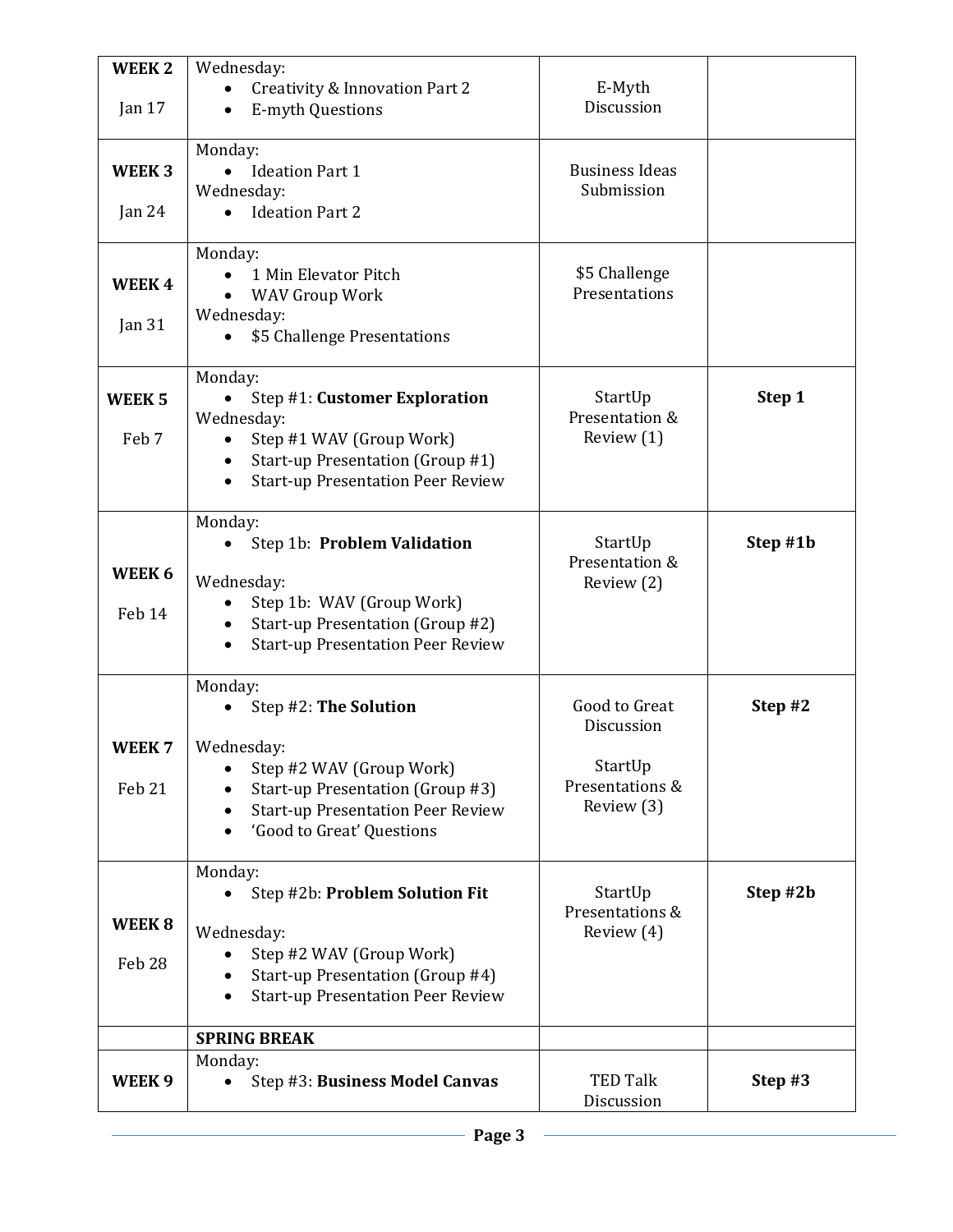| March 14                   | Wednesday:<br>Step #3 WAV (Group Work)<br>Start-up Presentation (Group #5)<br><b>Start-up Presentation Peer Review</b><br>'TED Talk' Questions<br>Monday:                                           | StartUp<br>Presentations &<br>Review (5)                                    |         |
|----------------------------|-----------------------------------------------------------------------------------------------------------------------------------------------------------------------------------------------------|-----------------------------------------------------------------------------|---------|
| <b>WEEK 10</b><br>March 21 | Step #4: Competitor Analysis<br>Wednesday:<br>Step #4 WAV (Group Work)<br>Start-up Presentation (Group #6)<br><b>Start-up Presentation Peer Review</b><br>Promo Marketing Assigned<br>$\bullet$     | StartUp<br>Presentations &<br>Review (6)                                    | Step #4 |
| <b>WEEK 11</b><br>March 28 | Monday:<br>Step #5: Market Size & Growth<br>Wednesday:<br>Step #5 WAV (Group Work)<br>Start-up Presentation (Group #7)<br><b>Start-up Presentation Peer Review</b><br>'The Lean Start-up' Questions | The Lean Start-Up<br>Discussion<br>StartUp<br>Presentations &<br>Review (7) | Step #5 |
| <b>WEEK 12</b><br>April 4  | Monday:<br>Step #6: Financial<br>Wednesday:<br>Step #6 WAV (Group Work)<br>Start-up Presentation (Group #8)<br><b>Start-up Presentation Peer Review</b>                                             | StartUp<br>Presentations &<br>Review (8)                                    | Step #6 |
| <b>WEEK 13</b>             | Monday:<br><b>Promo Video</b><br>Wednesday:                                                                                                                                                         | Promotion Video<br>Funder's Response<br>Paper                               |         |
| April 11                   | <b>Funders Response Paper</b>                                                                                                                                                                       |                                                                             |         |
| <b>WEEK 14</b>             | <b>EASTER BREAK</b>                                                                                                                                                                                 |                                                                             |         |
| April 18                   | Wednesday:<br><b>Pitching</b><br>$\bullet$                                                                                                                                                          |                                                                             |         |
| <b>WEEK 15</b><br>April 25 | Monday:<br>Speaker<br>Wednesday:<br><b>Pitching Practice</b>                                                                                                                                        |                                                                             |         |
| <b>WEEK 16</b>             | FINAL PITCH: May 4th at 1.30pm                                                                                                                                                                      |                                                                             |         |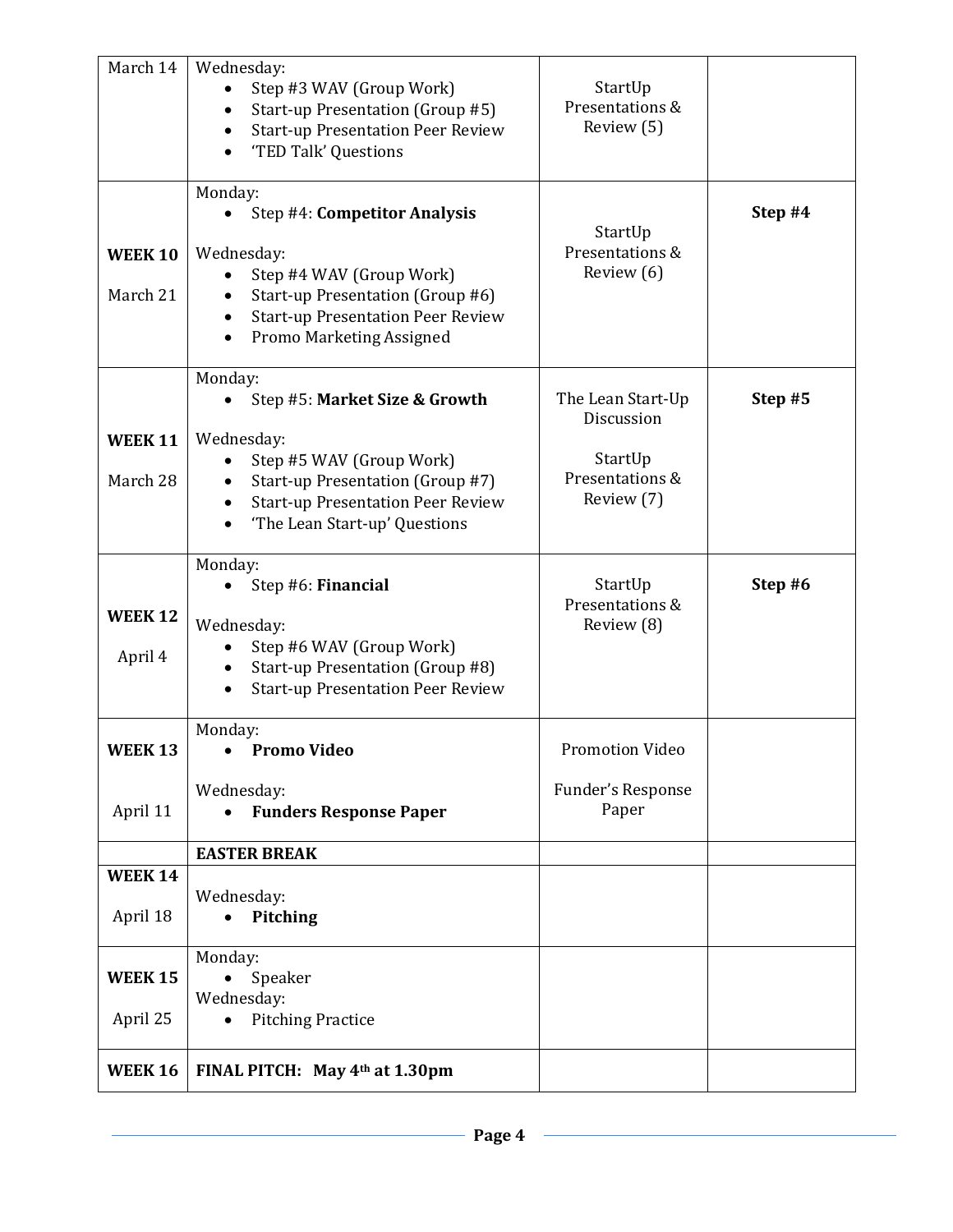The information in this syllabus is subject to change. I will announce changes in class early enough to give you time to meet assignments, etc. It is your responsibility to maintain your schedule, making the changes as necessary. Check your e-mail and CANVAS regularly.

\* If you are caught being on-line or unauthorized use of a digital device in class, you will be asked to contribute content and participation grade will be affected. No laptops will be open during the speaker series.

### **ASSESSMENT AND GRADING**

Students are expected to attend all class sessions, participate in class activities, complete exams as scheduled, and turn in assignments on time, or risk the loss of points. A group evaluation will occur for all team projects and based on results, up to 20% of project score can be deducted.

Approximate points available are as follows:

| <b>Point Distribution</b>                                                                                                                                                                                                                                                                                                                                                                                                                                                                                                                                        | Grade scale:                                                                                                                                                                                                                                                       |
|------------------------------------------------------------------------------------------------------------------------------------------------------------------------------------------------------------------------------------------------------------------------------------------------------------------------------------------------------------------------------------------------------------------------------------------------------------------------------------------------------------------------------------------------------------------|--------------------------------------------------------------------------------------------------------------------------------------------------------------------------------------------------------------------------------------------------------------------|
| Video Introduction & Elevator Pitch (2x25)<br>3 Articles + TED Talk Question (4x25)<br>$\bullet$<br>\$5 Challenge & Peer Review (75+25)<br><b>Start-up Presentation &amp; Peer Review</b><br>$\bullet$<br>100<br>Promo Marketing Video<br>$\bullet$<br>Business Model Project & Oral Pitch<br>$\bullet$<br>200<br>WAV steps.<br>$\overline{\phantom{0}}$<br><b>Final Pitch</b><br>100<br>۰<br><b>Funders Response Letter</b><br>50<br>Participation (Class & Group)<br>50<br><b>Business Model Project Review</b><br>50<br><b>Total Points Available</b><br>1000 | 50<br>$A = 930 - 1000$<br>$C = 730 - 760$<br>100<br>$C - 700 - 720$<br>$A = 920 - 900$<br>100<br>$B+ = 870-890$<br>$D+ = 670-690$<br>200<br>$= 830 - 860$<br>$= 630 - 660$<br>B.<br>D<br>$B - 800 - 820$<br>$D - 600 - 620$<br>$C_{+}$ = 770-790<br>F<br>$= 0.599$ |

### **COURSE COMPONENTS**

### **Assignments:**

## 1) **Business Model Project and Oral Pitch (Group)**

Students will design a new business based on an original idea. Assigned teams will complete a sound business strategy based on real-time data utilizing an on-line entrepreneurial tool called 'What a Venture'. The project will require completion of eight (8) graded steps. Students will need to complete each section of the on-line tool by using information provided throughout the semester especially in class. The project will outline key areas of the business plan including the 9 building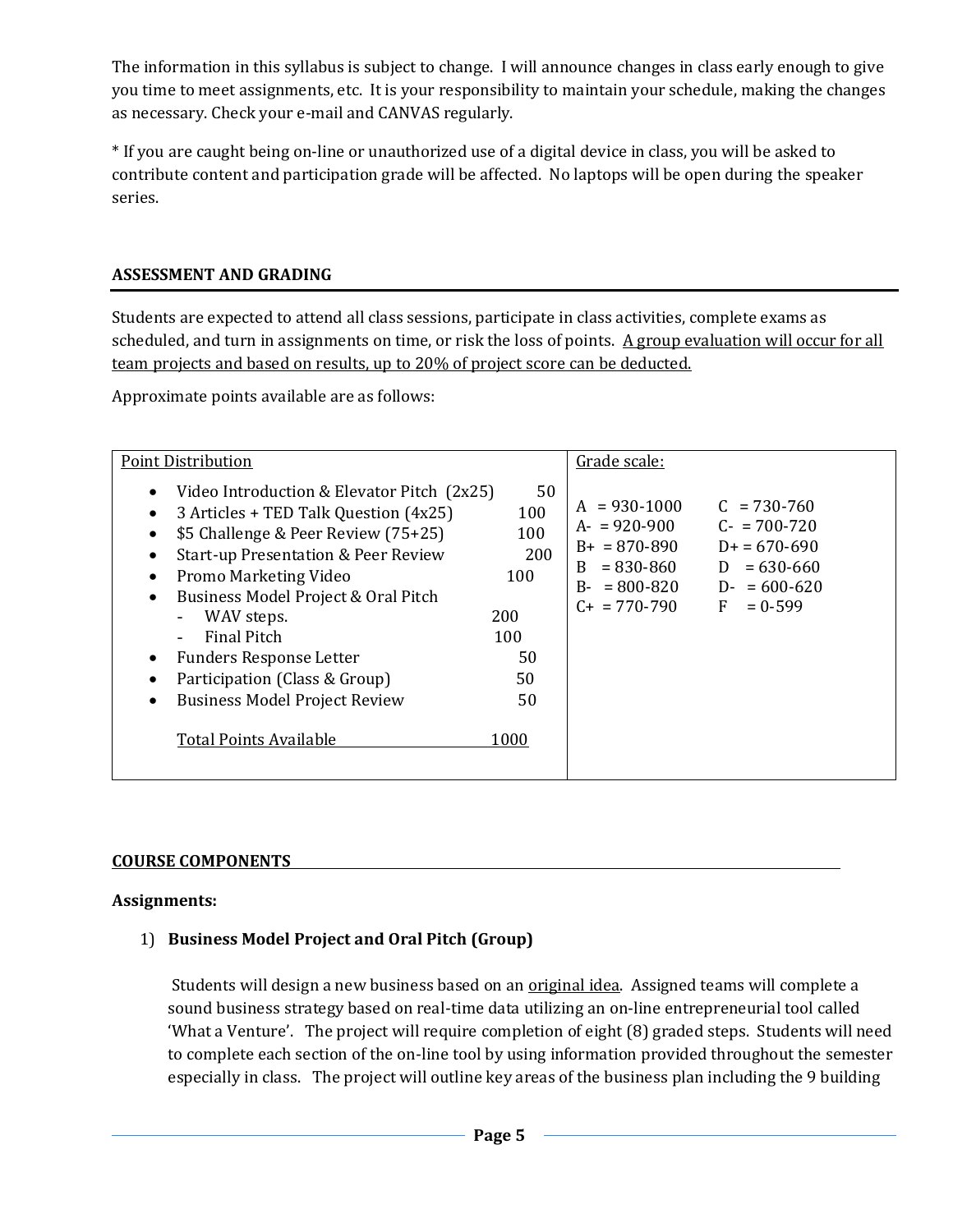blocks of the business model plan, product & market fit and a pitch to stakeholders. The final pitch will be a =5-minute LIVE presentation. Teams will be automatically assigned on CANVAS.

## 2) **\$5 Challenge (Individual)**

Each student will use \$5 as the sole resource to demonstrate an entrepreneurial mindset. The goal is to raise in a legal, responsible, and safe way as much money as possible in the time period provided using the invested funds as the launch pad. The objective is for students to use their creative entrepreneurial mindset to develop an innovative business strategy that generates a financial return. A 2-3-minute presentation outlining the strategy will be given in class and be reviewed by peers. Instructor and peers will judge the assignment based on creativity, presentation impact and monetary gain.

## 3) **Start-Up Presentation & Peer Review (Individual)**

Each student will research and actively engage a start-up company (less than 5 years old). Active engagement could be interviewing the founder, purchasing the product / service, volunteering etc. The live in-class 6-8 min presentation will include information on: founder/s, purpose, benefits, market, competition, customer, P/L information and what you learnt from your engagement. The presentation must be uploaded on CANVAS and will be reviewed by peers. Dates will be automatically assigned on CANVAS.

## 4) **Promotion Marketing Video (Group)**

Students will produce and download a 60-90 second promotional marketing video for their new business. The video will cover: name (branding), problem, solution, benefits, target market, value proposition and a channel of access. Both the teacher and students will assess project on: clear problem/solution, business strategy and overall digital presentation. Grades will be assigned based on both class and instructor assessment.

## **5) Articles & TED Talk & Additional Assignments (Individual)**

Students will be asked to upload additional assignments along with reading three (3) articles and viewing one (1) TED Talk and answer questions related to the content and its relationship with entrepreneurship.

## **6) Funders Response Letter (Individual)**

Students will view a video recording of a start-up pitch and apply specific course content to examine the important characteristics of a pitch and the essential variables required to build a sustainable and competitive start-up business.

Students will take the role of a potential funder while they watch the pitch and based on specific criteria, will determine whether they will fund the startup. Through a response letter to the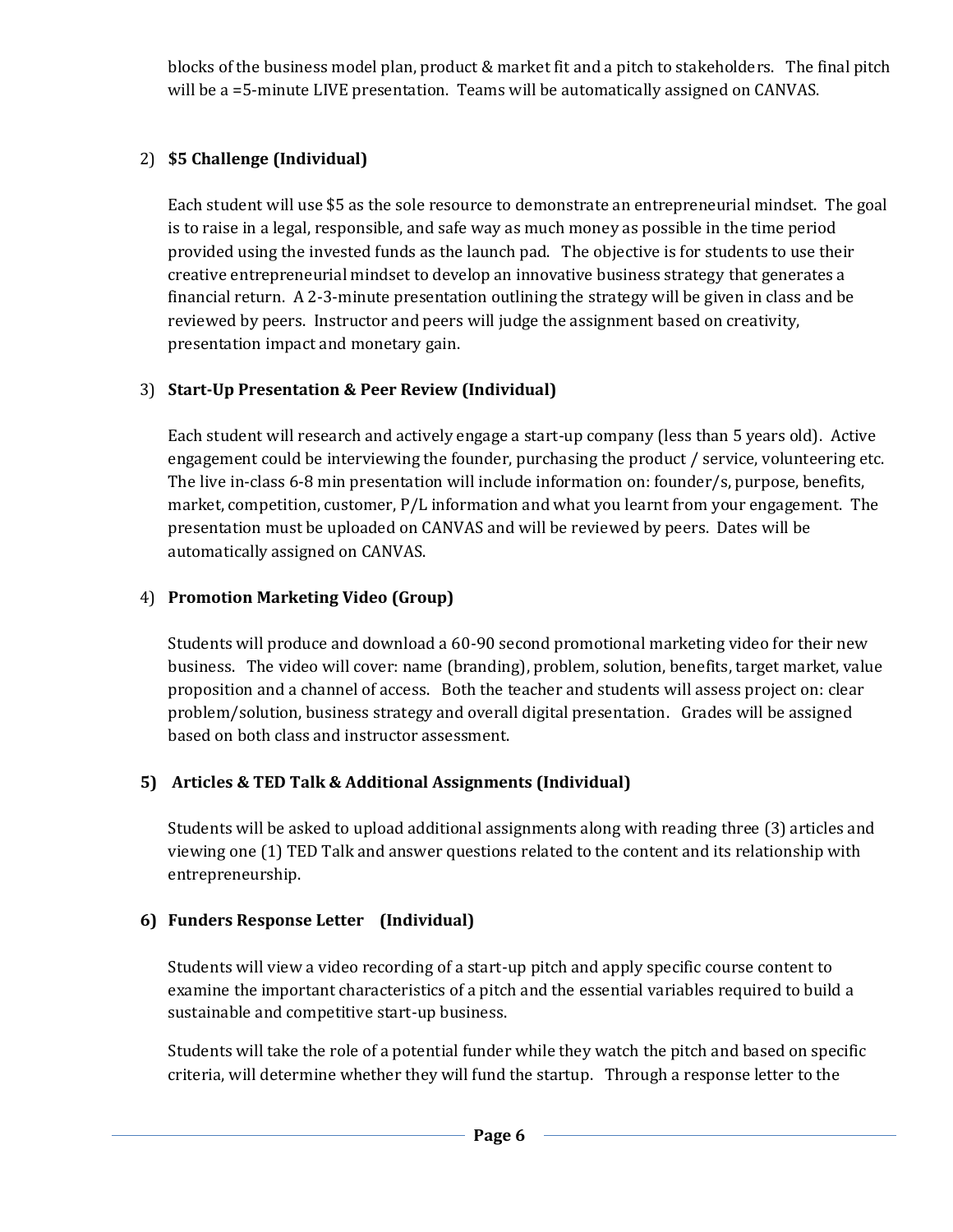entrepreneurs, students will justify their position as to why or why they didn't fund the venture based on the pre-established criteria.

The specific criteria that must be considered are listed below:

**Founders:** Do believe the entrepreneurs have what it takes to build a successful and scalable venture? Justify why or why not. Take into consideration passion, experience, traits and skillsets that match directly with the start-up venture.

**Problem / Solution:** Has a valid and significant problem been identified and did they present a solution (product or service) that provides significant value proposition? Base your response on validation of the proposed solution and whether a significant value proposition has been presented.

**Strategy:** Provide feedback on their strategy to sell their solution and scale their business. Do they have a realistic marketing and distribution plan? Is there company scalable? Justify why or why not.

Finally, based on your perception of the founders, identified problem and solution, and potential strategies to market and scale the start-up, would you be willing to fund the venture? Yes or No?

## **7) Participation (Individual & Group)**

The class will have numerous opportunities for online class participation and be an active member within group projects which will require a high level of personal engagement, and interaction by the student. These include the course lectures, interaction, presentations, guest speakers and exercises and projects.

## **INCOMPLETES AND LATE ASSIGNMENTS**

All assignments are to be submitted/turned in by the beginning of the class session when they are due including assignments posted in Canvas. Incompletes will only be assigned in extremely unusual circumstances.

### **SPIRITUAL CARE**

Please be aware PLNU strives to be a place where you grow as whole persons. To this end, we provide resources for our students to encounter God and grow in their Christian faith.

At the Mission Valley (MV) campus we have an onsite chaplain, Rev. Gordon Wong, who is available during class break times across the week. If you have questions for, desire to meet or share a prayer request with Rev. Wong you can contact him directly

at [mvchaplain@pointloma.edu](mailto:mvchaplain@pointloma.edu) or [gordonwong@pointloma.edu.](mailto:gordonwong@pointloma.edu) Rev. Wong's cell number is 808-429-1129 if you need a more immediate response.

In addition, on the MV campus there is a prayer chapel on the third floor which is open for use as a space set apart for quiet reflection and prayer.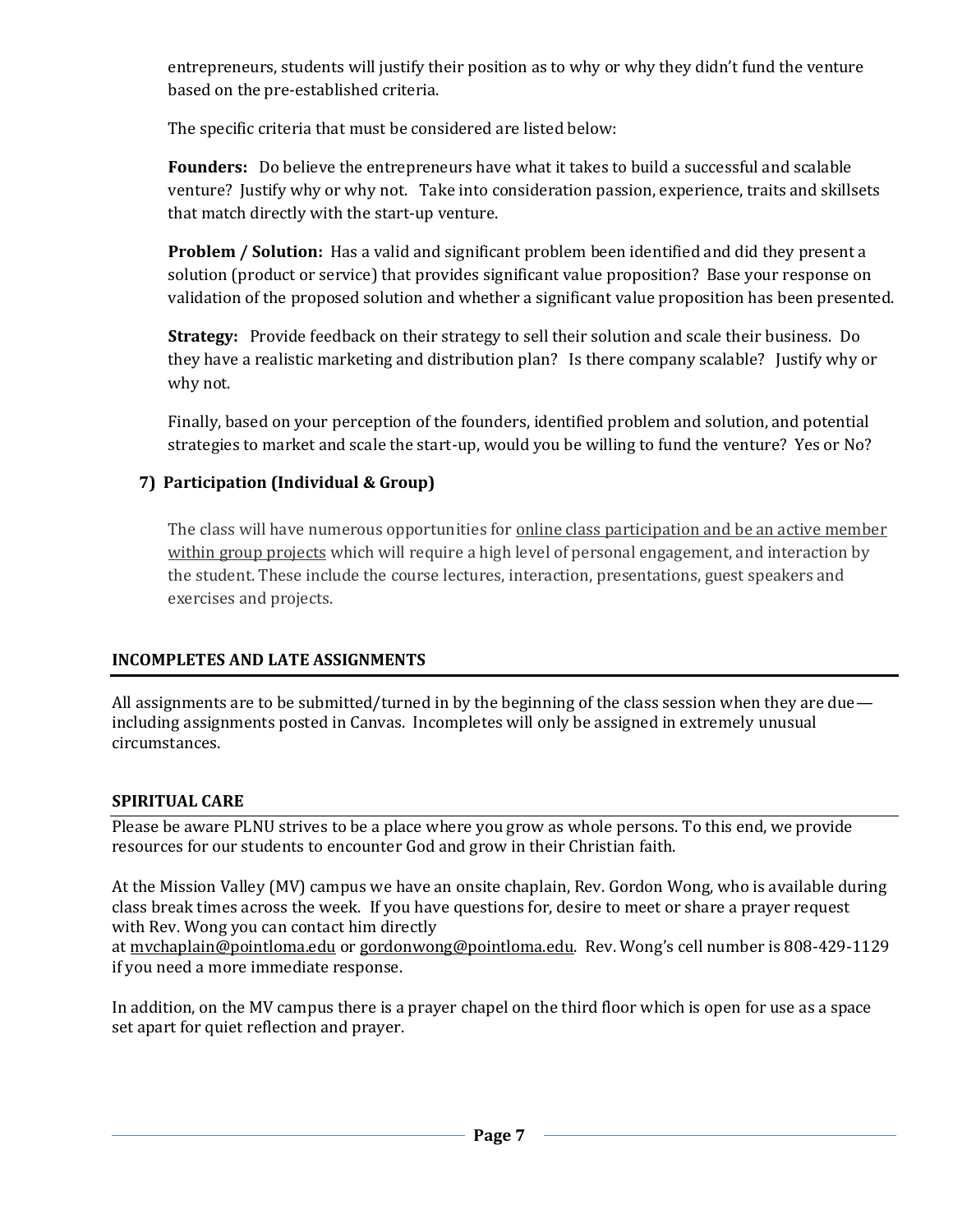### **STATE AUTHORIZATION**

State authorization is a formal determination by a state that Point Loma Nazarene University is approved to conduct activities regulated by that state. In certain states outside California, Point Loma Nazarene University is not authorized to enroll online (distance education) students. If a student moves to another state after admission to the program and/or enrollment in an online course, continuation within the program and/or course will depend on whether Point Loma Nazarene University is authorized to offer distance education courses in that state. It is the student's responsibility to notify the institution of any change in his or her physical location. Refer to the map using the below link to view which states allow online (distance education) outside of California.

<https://www.pointloma.edu/offices/office-institutional-effectiveness-research/disclosures>

### **PLNU COPYRIGHT POLICY**

Point Loma Nazarene University, as a non-profit educational institution, is entitled by law to use materials protected by the US Copyright Act for classroom education. Any use of those materials outside the class may violate the law.

### **PLNU ACADEMIC HONESTY POLICY**

Students should demonstrate academic honesty by doing original work and by giving appropriate credit to the ideas of others. Academic dishonesty is the act of presenting information, ideas, and/or concepts as one's own when in reality they are the results of another person's creativity and effort. A faculty member who believes a situation involving academic dishonesty has been detected may assign a failing grade for that assignment or examination, or, depending on the seriousness of the offense, for the course. Faculty should follow and students may appeal using the procedure in the university Catalog. See Academic Policies in the PLNU Catalog for further policy information.

### **PLNU ACADEMIC ACCOMMODATIONS POLICY**

PLNU is committed to providing equal opportunity for participation in all its programs, services, and activities. Students with disabilities may request course-related accommodations by contacting the Educational Access Center (EAC), located in the Bond Academic Center [\(EAC@pointloma.edu](mailto:EAC@pointloma.edu) or 619-849- 2486). Once a student's eligibility for an accommodation has been determined, the EAC will issue an academic accommodation plan ("AP") to all faculty who teach courses in which the student is enrolled each semester.

PLNU highly recommends that students speak with their professors during the first two weeks of each semester/term about the implementation of their AP in that particular course and/or if they do not wish to utilize some or all of the elements of their AP in that course.

Students who need accommodations for a disability should contact the EAC as early as possible (i.e., ideally before the beginning of the semester) to assure appropriate accommodations can be provided. It is the student's responsibility to make the first contact with the EAC.